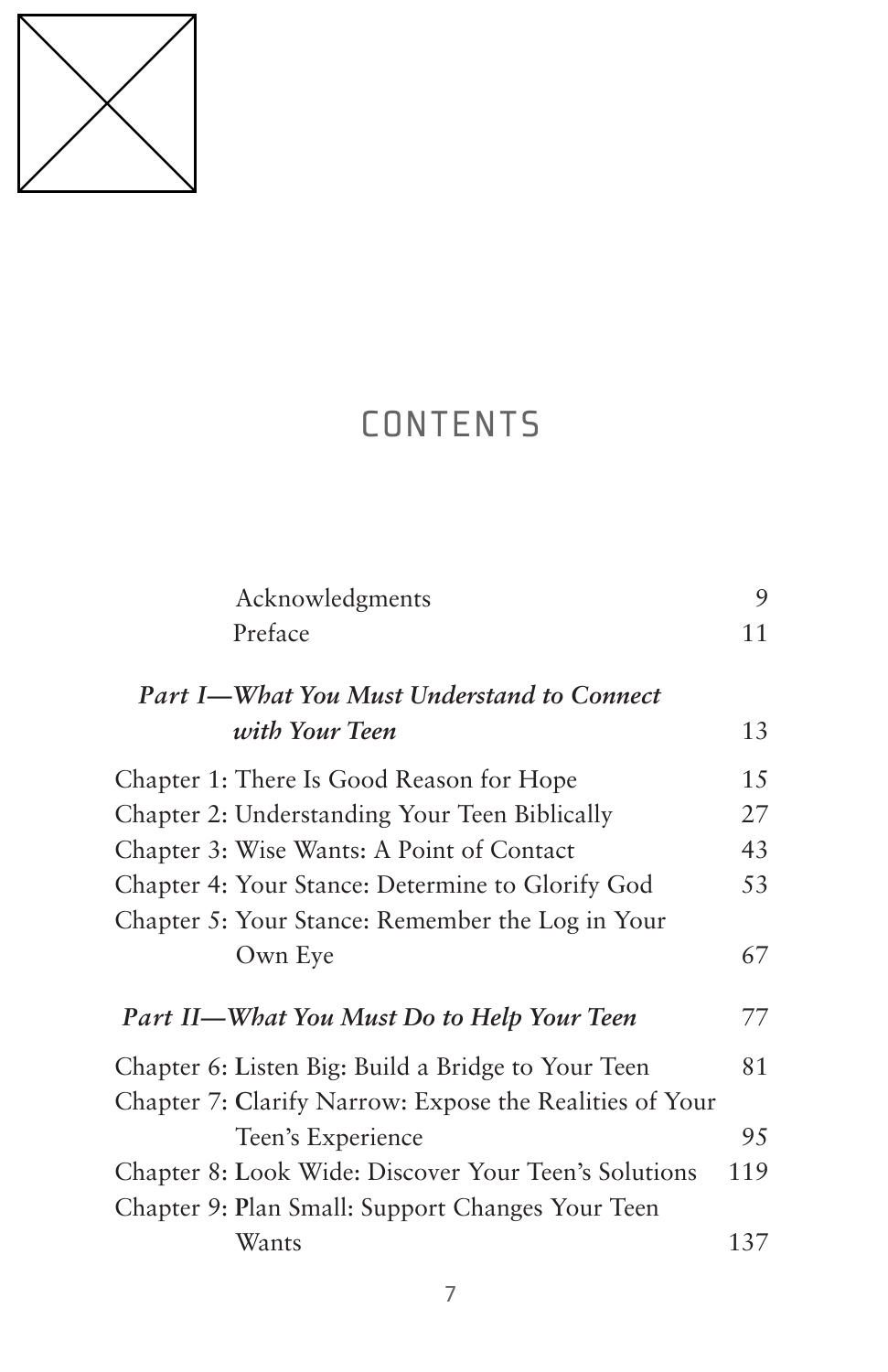| Contents |  |  |  |  |  |  |  |
|----------|--|--|--|--|--|--|--|
|----------|--|--|--|--|--|--|--|

| <b>Part III—How to Make the Changes Stick</b>        | 149 |
|------------------------------------------------------|-----|
| Chapter 10: Keep the Conversation Going in the Right |     |
| Direction                                            | 153 |
| Chapter 11: Point Your Teen to the Cross             | 161 |
| <b>Notes</b>                                         | 172 |
| Scripture Index                                      | 173 |
| <b>Helpful Reminders</b>                             | 175 |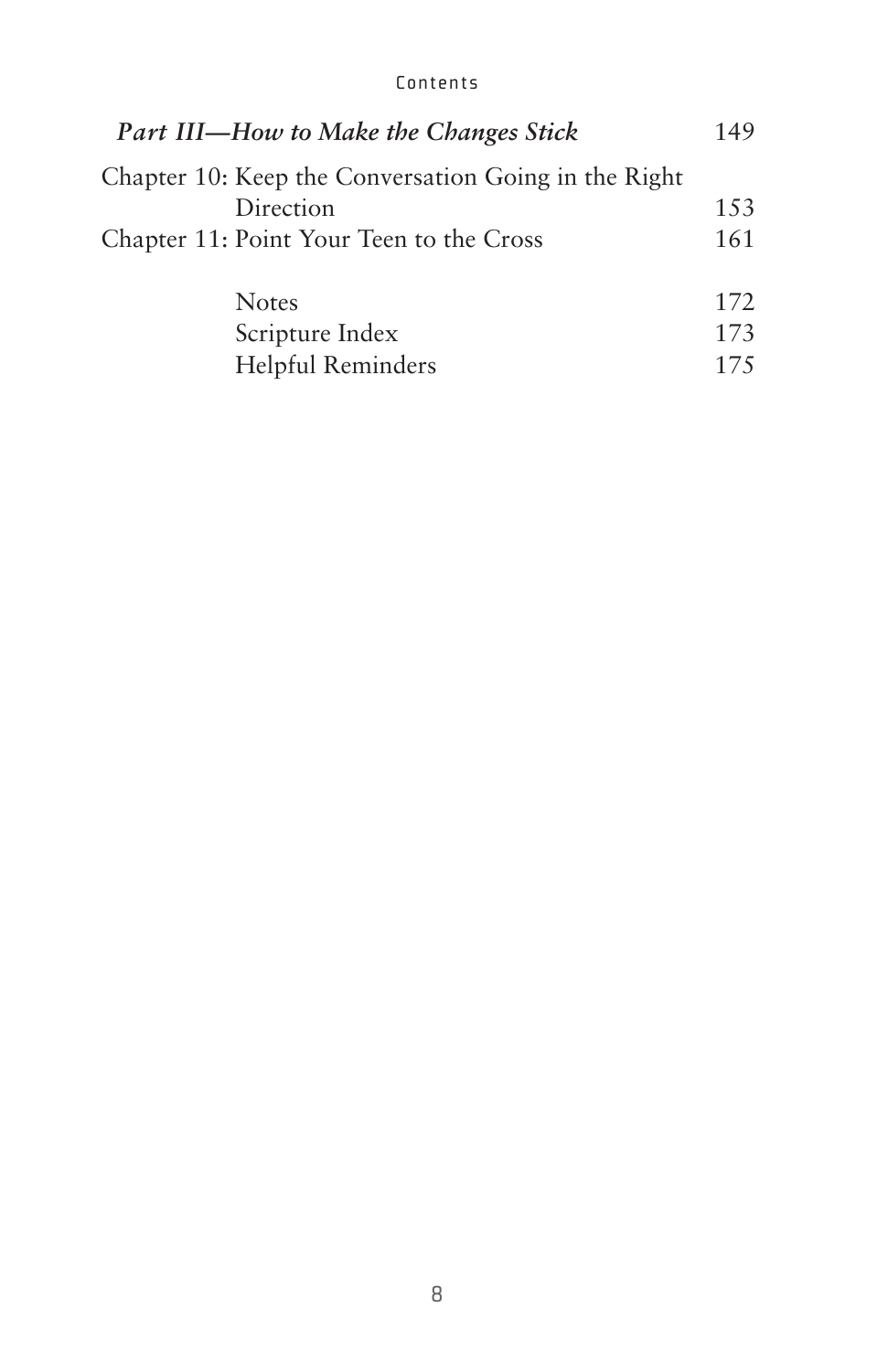

)

## THERE IS GOOD REASON FOR HOPE

*After thirty years* as a high-school counselor, I know exactly what *Get outta my face!* looks like. After raising six teenagers, I have endured seasons where I had to live with that attitude, day in and day out. I've had plenty of angry, unmotivated, or disinterested teens send me the same clear message. Usually, they don't even need to speak. Whatever I may be trying to help them with, their expression says it all: *Get outta my face! I don't want to hear another word.*

Having talked with hundreds of parents, counselors, and youth workers over the years, I know I'm not alone in this. Nearly all of us stumble from time to time when we try to talk to an angry or upset teen. Am I suggesting it's our fault when one of them gives us a *Get outta my face* response? Not completely. But the vast majority of the time, it is preventable. Those walls that go up so easily between adults and teens certainly involve sin on the teen's part. Yet I'm convinced that most of us who try to reach young adults are completely unaware of the profound and extensive counsel Scripture offers us—counsel that can often keep those walls from going up in the first place.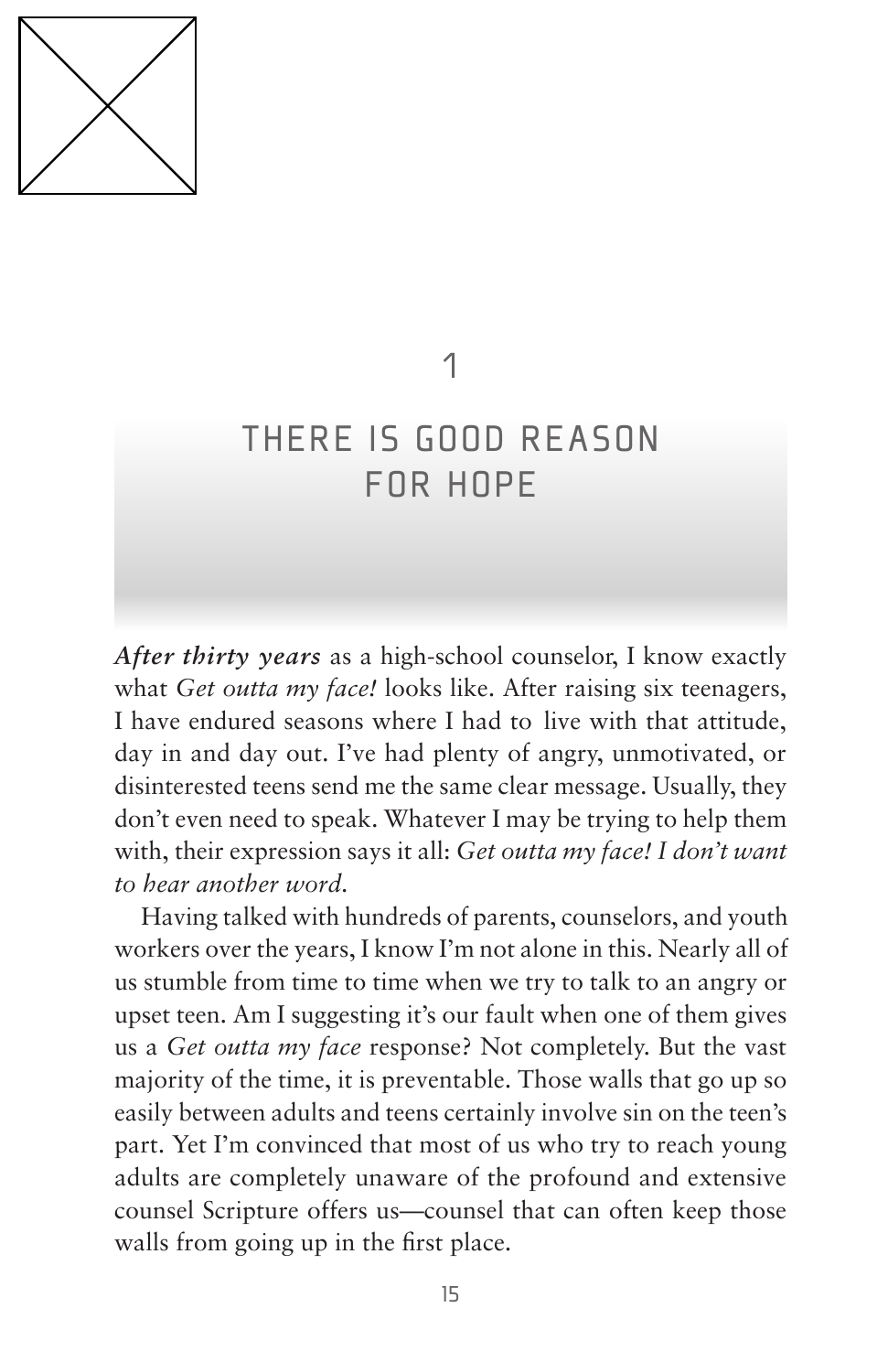The good news of this book is that it is not difficult to learn how to reach teens. In the following pages I attempt to unpack some of the rich, timeless wisdom of Proverbs and other sections of Scripture that God has given to equip us. As you continue reading, you will learn:

- How to talk effectively to an angry, disinterested, or unmotivated teen (who usually doesn't want to talk to you)
- How to nurture this young person's willingness to make better choices (when he or she often doesn't think that other options make any sense)
- How to restore a rich relationship (when both adult and teen may have given up hope that the relationship can get better)

The truths in this book are not new. They are rooted in the 2,000- and 3,000-year-old wisdom of the New Testament and the book of Proverbs*.* Remarkably, many youth counselors,\* advisors to parents, and public-school counselors and educators now use *some* of these principles to help angry and at-risk teens. In most cases, however, they do not know where these truths come from or why they work so well. Therefore they have no idea how to use them to produce anything more than a temporary, external change—nor would they be able to in many non-Christians settings such as public schools.

But Christian parents can be encouraged to know that the Designer has shown us in Scripture how to talk effectively to anyone made in his own image—even teens whose sin breaks out in anger, bitterness, complacency, rebellion, defiance, or disinterest. The Bible's testimony about God's Word being a "light" and a "lamp" for his people (Psalm 119:120) is not vague idealism. *Get Outta* 

<sup>\*</sup>Some of the most prominent practitioners who have written, without particular interest in biblical principles, but whose writing shows the influence of the good sense that God makes possible in working with angry teens are Steve de Shazer, John Murphy, John Sharry, and Linda Metcalf.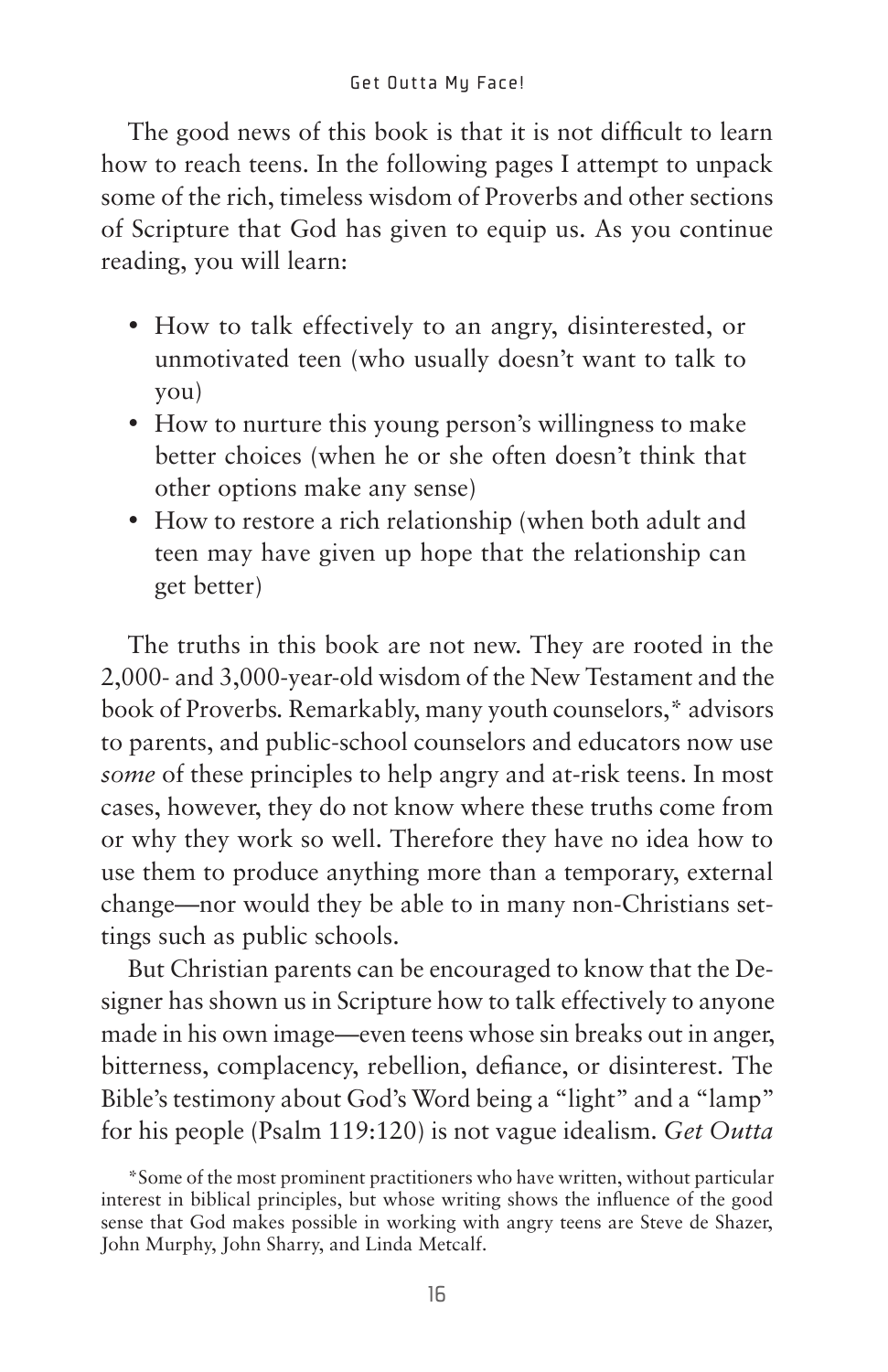*My Face!* aims to summarize common experiences parents have with angry teens and illustrate how biblical principles can bring remarkably clear and useful light to these situations. The aim is to position these truths on the bottom shelf so we can all reach them and put them to use with angry, unmotivated teens—even if we've made serious mistakes in our previous efforts. We all want to help these young people recognize their self-destructive ways, learn new and effective methods of dealing with life, and ultimately come into a deep and life-changing relationship with Christ. That's the goal of this book.

## **Who You Will Meet Throughout These Pages**

In this book, you'll meet parents and teens who were at their wits' end with each other until they both began to make different decisions. The parents changed how they were approaching their teens, and the teens reevaluated whether their choices were really helping them get what they truly wanted. Here are a few of the people and some of the common themes you'll read about.

- Sarah's mom says her daughter is increasingly disrespectful and doing less and less school work. "Whenever I try to talk to her she gets angry and just shuts down. If I bring up anything having to do with the Lord, she just rolls her eyes."
- Bill's dad pleads for help. "When I try to talk to Bill about the things that we get into arguments about, he won't talk to me. I try to explain the reasons for my decisions but he just tunes me out. If there is any reaction, it's just to get into another argument. Then he ends up blaming me for not understanding and not listening. He usually goes to his room or to the rec room muttering something like, 'I can't talk to you!'"
- Sue is a sophomore in high school who has been thrown out of class for her disrespectful speech. "The teacher is so unreasonable about the way she grades . . . She has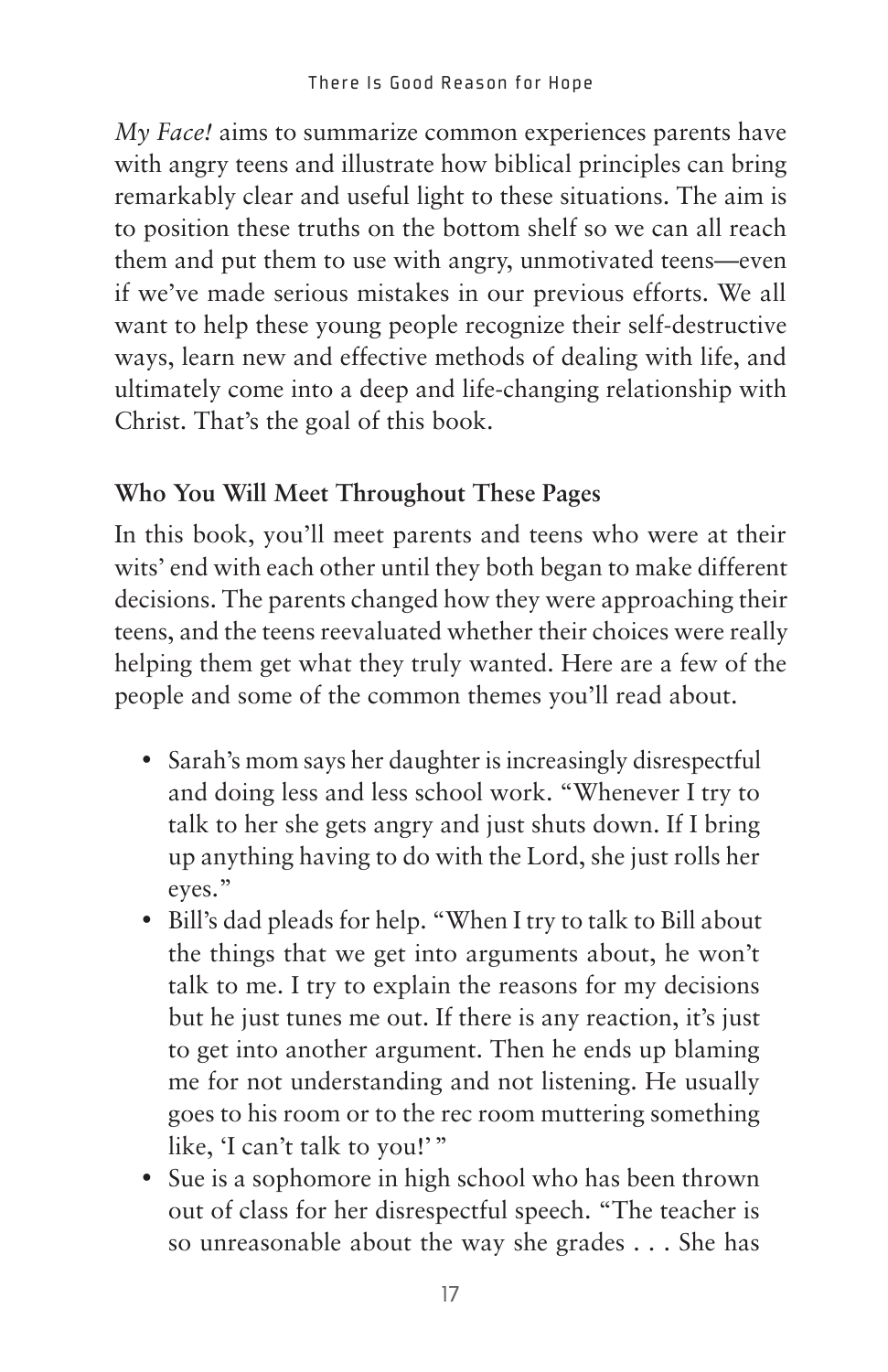these perfectionistic standards for everyone. No one agrees with the way she grades. I just couldn't take it anymore. She's so unreasonable."

- John is a junior who "just won't do anything," his mom said. "He is just so unmotivated. We've taken everything away from him. He's lost everything but still won't do any of his work."
- Emily is fifteen, and as big as her mom. She says that her mom "just yells and won't listen. She gets loud and yells at everything. She makes up all kinds of rules and doesn't give me any space. She blabs my business all over the neighborhood." Her mom says, "Emily is physically and verbally abusive with me and her sisters. She has made poor choices in friends and is just out of control—in my face with yelling and cursing."
- Mark and his dad got into an angry wrestling match on the kitchen floor. The dad, outweighing Mark by seventyfive pounds, soon had his son pinned. "Ok, I give up, just let me go!" Mark appealed. They got up and Mark stormed out of the kitchen muttering, "I hate this family. I can't wait to get outta here!" His dad went into the family room, thinking "Lord, what just happened?"

## **The Importance of Presentation**

We are not responsible for the reactions of our teens. At the same time, *the way we approach them* will generally have a direct effect on how they choose to respond to us. Utilizing the principles summarized in this book can dramatically reduce negative reactions, and thus keep the walls from going up. This holds true for teens who *are* angry as a chronic condition and with teens who *get* angry on occasion. Our approach should be essentially the same whether we are dealing with a teen who is angry nearly all the time, or a normally open and sensitive teen who just happens to be angry at the moment. In this book, phrases such as "angry teen" refer to both categories of young person. The concepts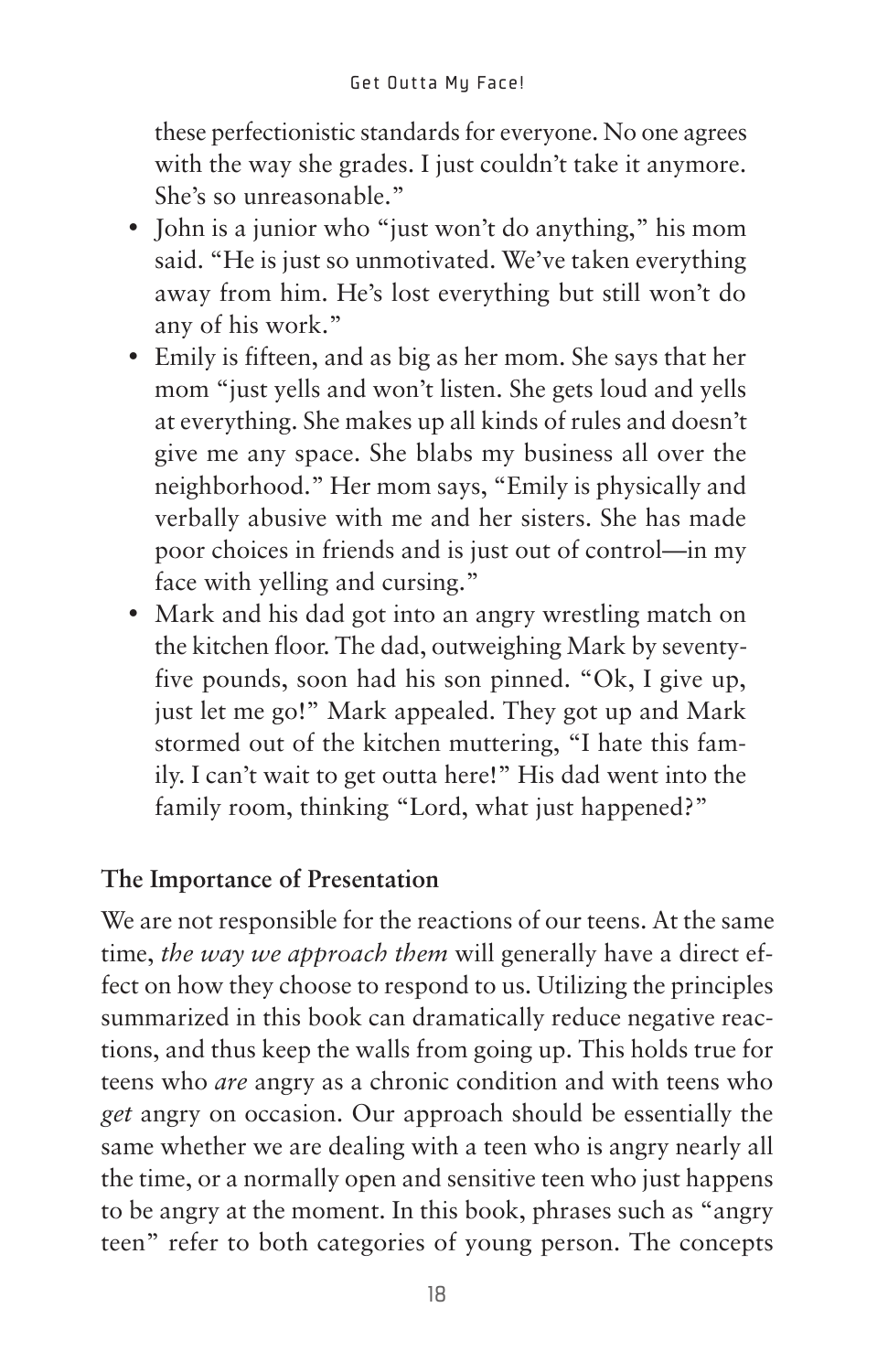offered here can help you communicate and encourage change in either situation.

A basic principle of this book is that *your first words to an angry teen will strongly push that interaction toward one of two outcomes:* your words being received, thus beginning a conversation, or a *Get outta my face* response, thus shutting it all down. Presentation, the way we approach our teen and start to talk, can make or break effective communication.

A good lesson on the importance of presentation appeared in *The Cosby Show*, whose lead character was Dr. Cliff Huxtable, played by Bill Cosby. In one episode, Cliff's daughter Vanessa had just come home after a semester at college. Out of nowhere, she announced that she was engaged to a young man whom her parents had never met. His name was Dabnes. He was a graduate of the college Vanessa attended, and now worked with its maintenance crew. Half an hour later, Vanessa unexpectedly brought Dabnes into the Huxtables' home to meet the family and have dinner with them.

Dabnes presented himself well. He seemed intelligent and was well-dressed, polite, friendly, and respectful. The problem was Vanessa's surprise announcement and the understandable shock it produced in her parents. Their contempt for the engagement was obvious.

Toward the end of dinner, Dr. Huxtable had the following conversation with Dabnes in an effort to explain why he felt as he did.

"You have a favorite food?"

"Yes sir, what you had here was fine. I especially enjoyed the fish sticks."

"No no, forget the fish sticks. I mean, do you have a favorite food, something that you really, you know, love?"

"Oh yeah. On occasion I enjoy a nice juicy steak."

"Steak! Steak, there you go. You've got the steak. Now just imagine we got the Porterhouse."

" $OK$ ."

"Porterhouse, and no white lines in it at all."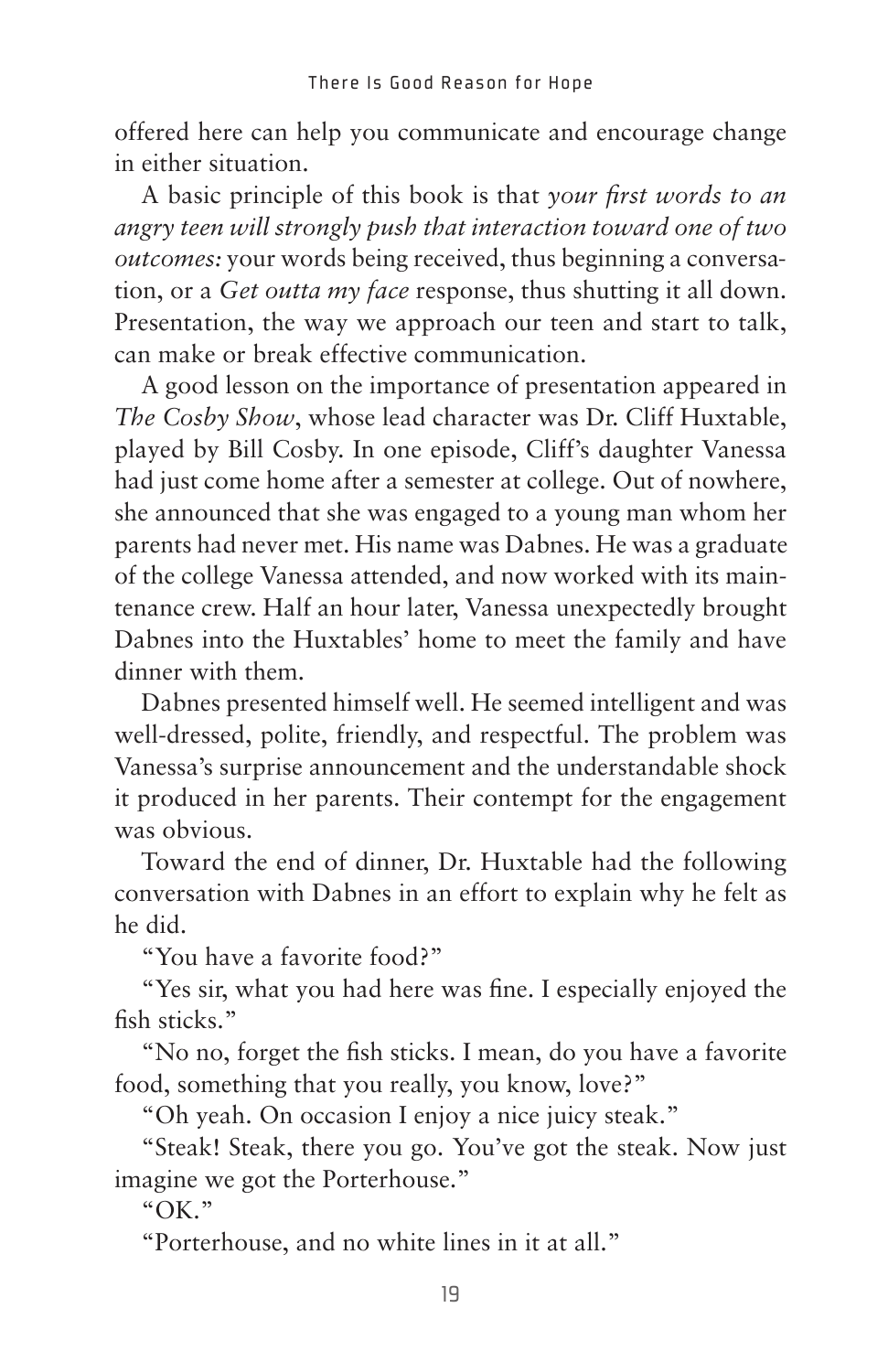"Yeah."

"Now what would you like to go along with it?"

"Oh, uh, some crispy potatoes."

"No problem. Now, you got mushrooms. Mushrooms. Do you like your mushrooms?"

"Yes, sir."

"You can smell it, can't you?"

"Yeah!"

"Can you smell the potatoes?"

"Yes, sir."

"Smell the mushrooms?"

"Yes, sir."

"Sautéed."

"Smell good?"

"Mm, boy."

"Mm, hmm."

"Huh?"

"Yes, sir."

"All right. Now, I'm going to present it to you, right? I go over. I don't get a plate."

"Uh huh."

"I take the garbage can lid."

Dabnes falls silent.

"And I turn it upside down after taking it off of the garbage can. I take your steak, your potatoes, and your sautéed mushrooms, and I give it to you. Not too appetizing, is it? *It's in the presentation.* That's the way she brought you here. On a garbage can lid<sup>31</sup>

After offering this little parable, Cliff began mending fences with Dabnes, but the point was made. Vanessa's unwise, surprising, and alarming announcement had created an unnecessary hurdle in the relationship between her parents and Dabnes. The same dynamic is at work in our parenting and youth ministry*.*  The best and most valuable counsel we can possibly offer to our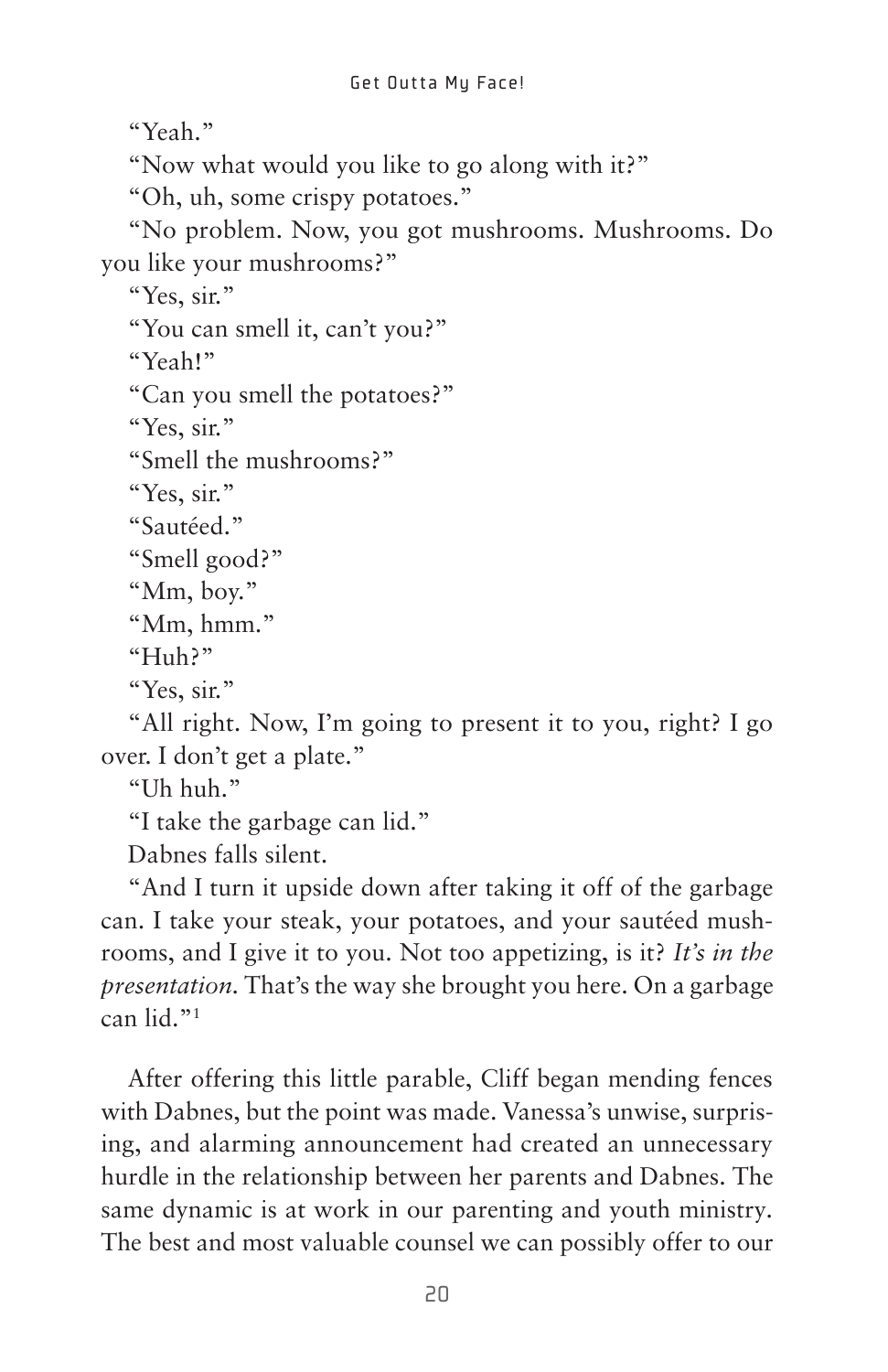teen will be unappetizing if we don't give careful attention to how we present it.

#### **Getting the Conversation Started**

*Get Outta My Face!* shows parents, youth counselors, teachers, and other teen workers how to make contact with the kind of angry, needy young people whom adults most often come across: *those who are not looking for our help*. The following pages discuss some of the key guidance God has given us in his Word for speaking effectively to young adults. Utilizing these principles will often get their attention, hold their attention, eliminate their "push back," obtain their commitment to change, produce rapid positive change, and provide an entrée to the heart—our most critical target. Sound too good to be true? It would be if these principles were not in sync with how God has made us. It would be if God did not teach us in his Word how to employ these principles. But he has both formed these principles in us, and taught us how to use them for our good.

These principles are not an ironclad guarantee of success with every teen. Like us, teens are individuals made in God's image. They are not some unusually sophisticated machine that can be programmed or managed by behavior modification techniques or verbal gimmicks. There is essentially just one thing that will determine how a particular teen responds to your use of these principles. Ultimately, he will respond *on the basis of what he wants*. The principles shared in this book often work because they allow you to connect to angry and unmotivated teens via the wants and desires of their hearts. Much more will be said about this in chapter 3.

This book has a narrow focus and a limited goal*.* It does not present a full-scale method of youth counseling or parenting. Nor does it show parents how to hold their teens accountable for their foolish choices. Others have done these things quite well. This book brings principles of the biblical Wisdom Literature primarily to the front end of the conversations you need to have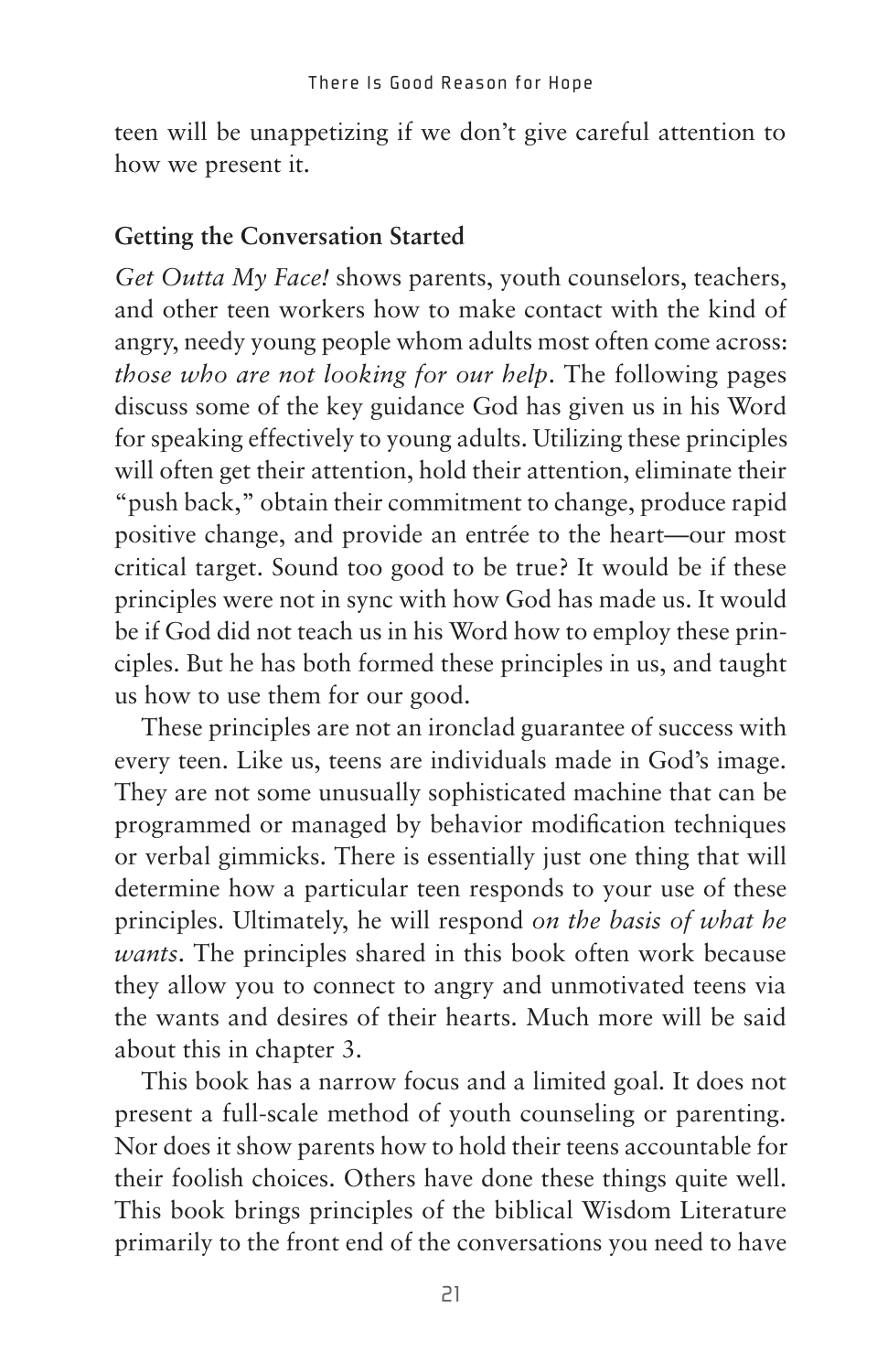with angry or complacent teens. Its purpose is to equip parents and others to take the initiative as communicators with teens who probably don't want to talk.

Solomon himself affirms the importance of the approach you will find in this book.

- "The *tongue of the wise commends knowledge* [i.e., makes it attractive or appealing], but the mouths of fools pour out folly" (Proverbs 15:2, emphasis added).
- "The wise of heart is called discerning, and *sweetness of speech* increases persuasiveness" (Proverbs 16:21, emphasis added).
- "The heart of the wise makes his *speech judicious and adds persuasiveness* to his lips" (Proverbs 16:23, emphasis added).
- "A word *fitly spoken* is like apples of gold in a setting of silver" (Proverbs 25:11, emphasis added).

Most of us have been on the giving (and receiving) end of the unhelpful counsel illustrated in Proverbs 25:20: "Whoever sings songs to a heavy heart is like one who takes off a garment on a cold day, and like vinegar on soda." This out-of-touch kind of talk leaves the young person "cold" or makes him feel like he's being offered empty, unsubstantial froth.

*Get Outta My Face!* describes how to get the conversation started with these teens. Part III gives further guidance for making the changes permanent. Permanent change, of course, involves the heart and not just behavior. It's a "truth" matter that the Spirit alone can bring to lodge in our teen's heart so that he may be "set free" (John 8:32) from the angry, complacent, self-destructive, and hurtful patterns of his life.

#### **Who This Book Is For**

This book is for weak and sinful parents and youth workers, people just like you and me. If you are in any degree limited by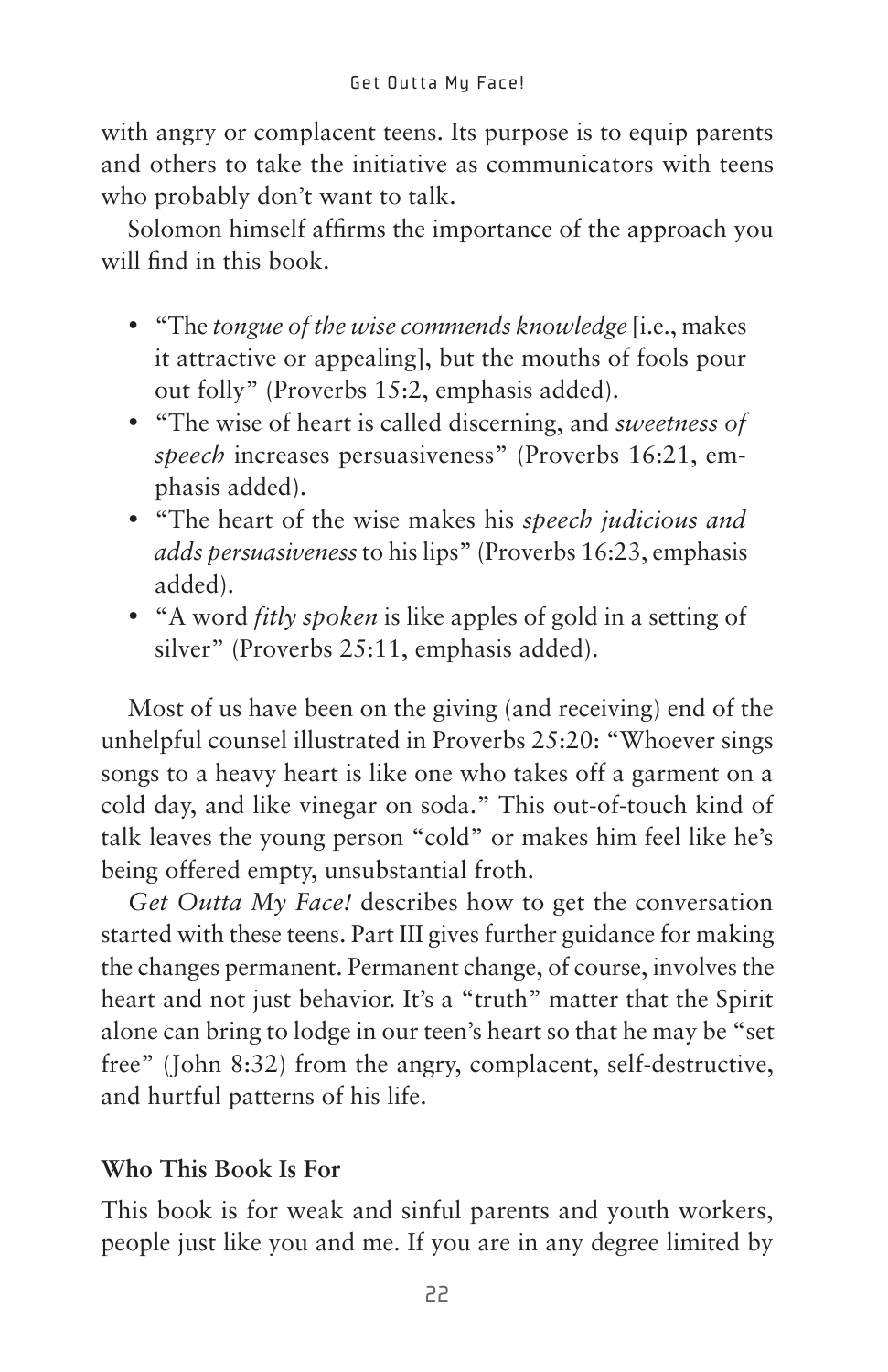your humanity, affected by your own sinful nature, or troubled by any of your past mistakes in trying to talk to your teen, this book is for you. The principles here are timeless, cross-cultural, cross-gender, and not limited by learning disabilities or ADHD diagnoses. Such factors may need to be taken into consideration, but they do not in the least render the Word of God ineffective.

Bringing our weakness and sinfulness to this process will make it easier to demonstrate genuine respect for the teen we are trying to help. The techniques presented in this book are not a means of manipulating teens. Without genuine respect, however, they can be perceived as manipulation and will likely backfire. The absence of a sincere, humble, and loving regard for the teen can earn charges like, "You are just a hypocrite," "You are trying to control me," "You don't understand me," or "You just want to use me to do what you want." The father's counsel in Proverbs 10:9 is applicable: "Whoever walks in integrity walks securely, but he who makes his ways crooked will be found out." Teens will quickly detect Mom's, Dad's, or any counselor's genuineness by their humility. Let us recall that we are weak people speaking to other weak people, who simply happen to be younger than us. Perfection is not the requirement for building a good communication bridge with our teen. Paul Tripp, in *Age of Opportunity: A Biblical Guide to Parenting Teens,* tells us how important this consciousness is for parents. "Remember, it is not your weaknesses that will get in the way of God's working through you, but your delusions of strength. His strength is made perfect in our weakness! Point to his strength by being willing to admit your weakness."2

More about this openness and how the Lord can use it will come up in chapter 4. It is sufficient to note here that these principles, like the rest of biblical revelation, are for weak, broken, inconsistent, imperfect people who are also redeemed and indwelt by God's Holy Spirit. Because of God's grace, despite all our inadequacies, we are able to employ the truths of Scripture to love and help angry and unmotivated young people.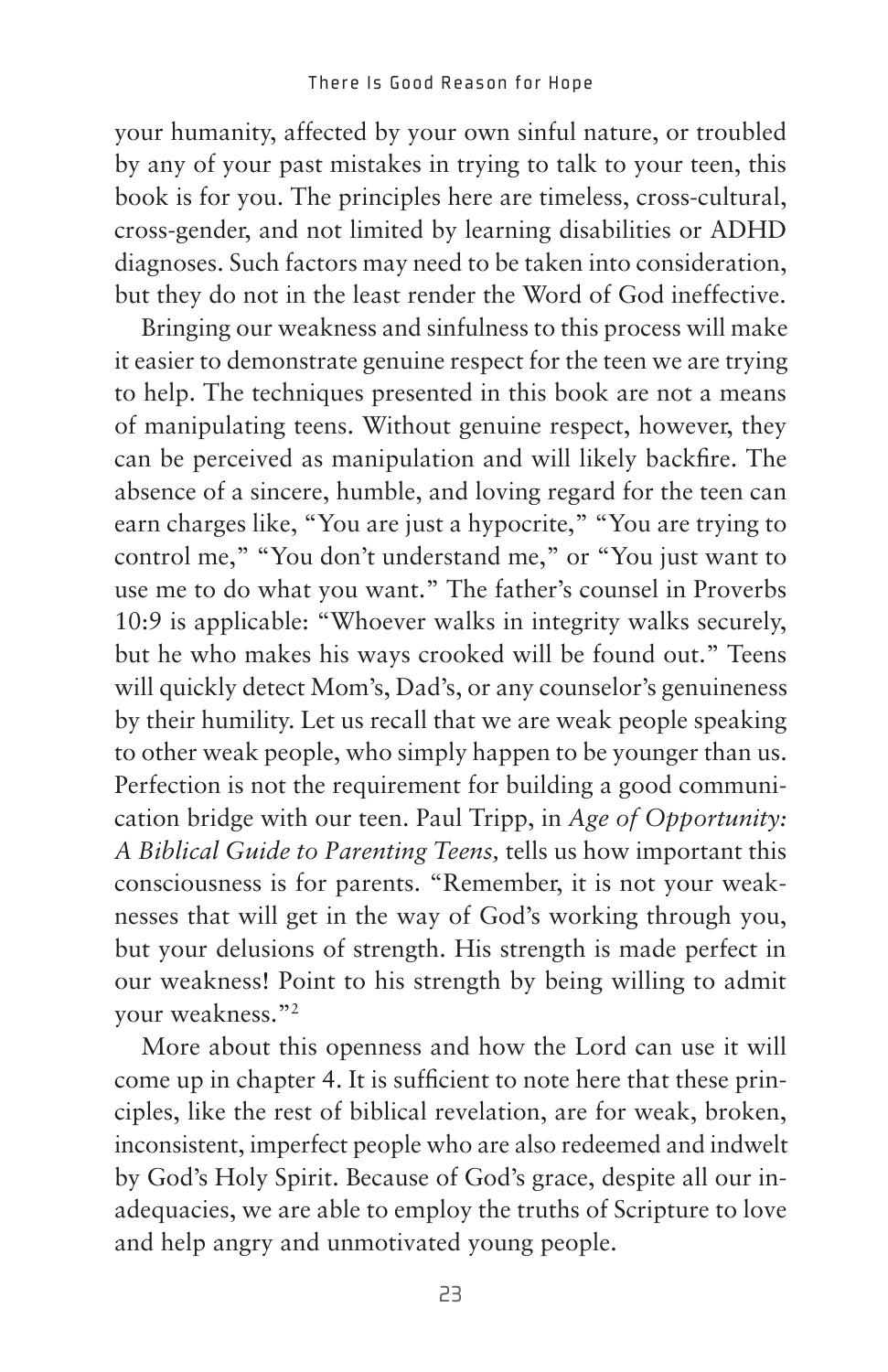#### **What's in the Rest of This Book**

The balance of Part I will present Scripture's true and accurate view of your angry or unmotivated teen, so that you might adopt the biblical view as your own. Part I will also ask you to assess your own heart motives and self-awareness. These opening chapters are foundational. They will set the stage for you to begin a conversation with your teen, even if he doesn't want to talk. The principles set forth in these initial chapters must be in place if you are to withstand the challenges that are likely to come as you apply the process explained in Part II.

Part II is the "how-to" section. Each of its four chapters explains one of the four features that make up the conceptual core of this book. I have used the letters LCLP throughout the book as a way to remember them.

> **L** is for Listen Big  **C** is for Clarify Narrow  **L** is for Look Wide **P** is for Plan Small

These four chapters explain and illustrate the LCLP principles using a variety of teen and parent vignettes. Several of these narratives are carried on from one chapter to the next so readers may get a more comprehensive sense of how the process works.

The first two parts of this book are concerned exclusively with surface motivations and external behavior. When dealing with angry or unmotivated teens, this is where the process must begin. As Christians, however, we know that this is not where the process ought to end. Changes that are rooted purely in external behavior will not last. Therefore, Part III explains how to use the bridge of communication you will have constructed in Part II to help address your teen's heart issues.

The LCLP principles you will learn in this book can build a surprisingly strong and reliable bridge of communication to your teen. But communication itself is not the ultimate goal. It is merely a means to a much higher and greater goal: to lead your teen to